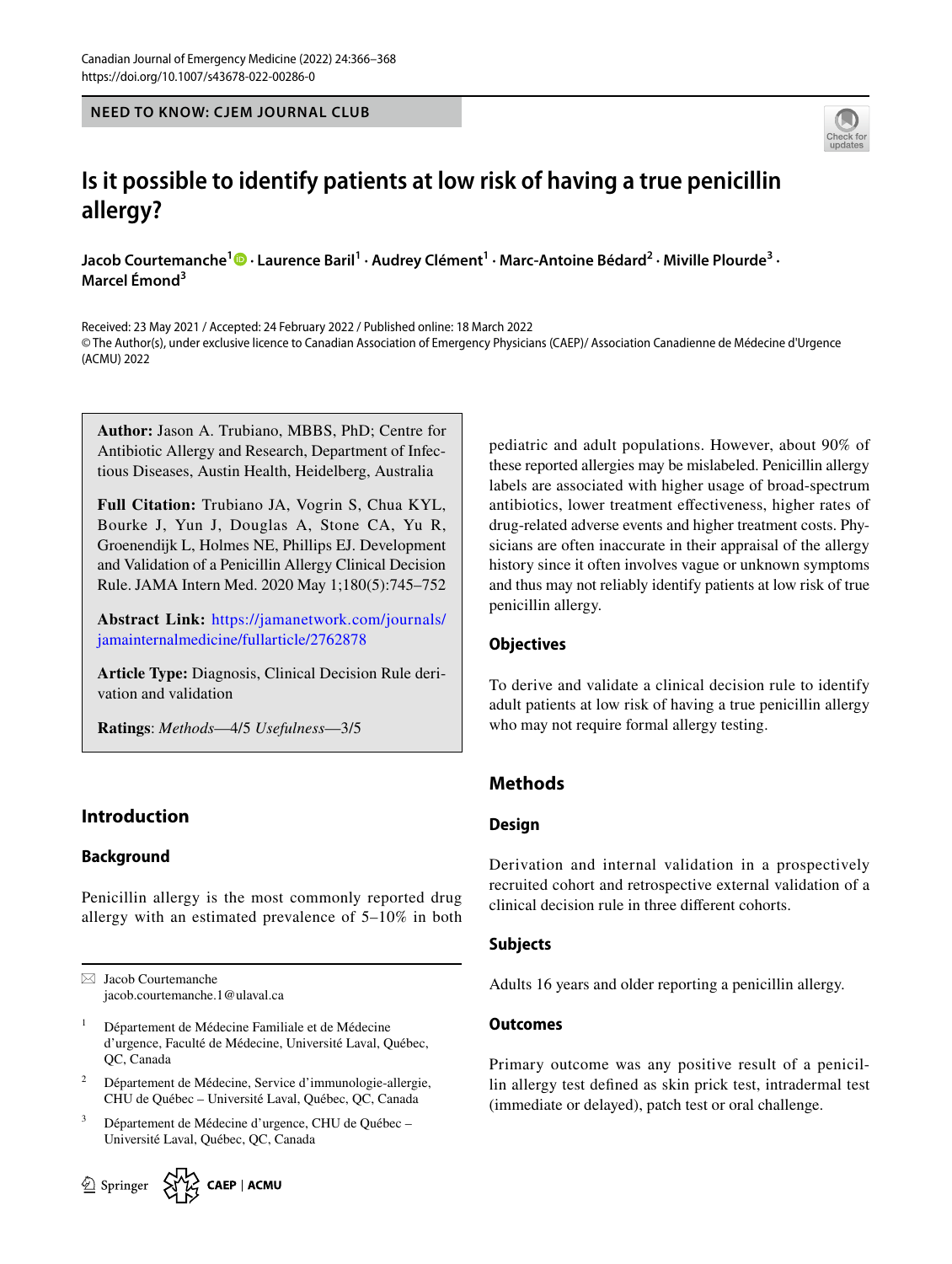# **Main results**

Internal derivation/validation: 622 patients from one center (59.0% female, median age 60 years).

In this cohort, a total of 732 penicillin allergies were reported by 679 patients. Patients who did not undergo an oral challenge following a negative skin test and those who had missing data were excluded. Consequently, 622 patients who underwent a skin test and/or had an oral challenge were included in the logistical analysis. Of those, 9.3% had a positive allergy test result (skin test or oral challenge testing) (95% CI 7.2–11.9%).

A multivariate logistic regression identifed four factors associated with a positive result on penicillin allergy testing. Points were accorded to each of these predictive factors (mnemonic PEN-FAST):

- 1. Five years or less since reaction (2 points)
- 2. Anaphylaxis or angioedema (2 points)
- 3. Severe cutaneous reaction  $(SCAR<sup>1</sup>)$  $(SCAR<sup>1</sup>)$  $(SCAR<sup>1</sup>)$  (2 points)
- 4. Treatment required for allergy episode<sup>[2](#page-1-1)</sup> (undefined)  $(1)$ point)

The derivation accuracy was reported as  $AUC = 0.808$ ; Hosmer–Lemeshow  $\chi^2$  = 1.84; *P* = 0.61; the internal valida– tion accuracy was  $AUC = 0.805$  and mean optimism was 0.003.

The following four risk groups were developed:

- 1. Very low risk (0 points); 0.6% risk of allergy
- 2. Low risk (1–2 points); 5% risk of allergy
- 3. Moderate risk (3 points); 20% risk of allergy
- 4. High risk (4–5 points); 50% risk of allergy

A cutoff of less than three points classified 74% of the cohort as at low risk of allergy, of which 3.7% had a positive test result. This cutoff resulted in a sensitivity of 70.7% (95%) CI 57.3–81.9%); specifcity of 78.5% (95% CI 74.9–81.9%), PPV of 25.3% (95% CI 18.8–32.7%) and NPV of 96.3% (95% CI 94.1–97.8%).

External validation: 995 patients from 3 centers (70.1% female, median age 55 years).

The PEN-FAST decision rule performance was similar in these cohorts:  $AUC = 0.73$  (95% CI 0.66–0.81) for Perth (334 patients), 0.78 (95% CI 0.68–0.88) for Sydney (80 patients) and 0.74 (95% CI 0.62–0.86) for Nashville (531 patients). The sensitivity and the NPV for Perth were 87.5% (IC 74.8–95.3) and 95.0% (89.4–98.1), for Sydney 70.4% (49.8–86.2) and 84.9% (72.4–93.3), for Nashville 73.7% (4.8–90.9) and 98.4% (96.3–99.5). Interestingly, the Sydney cohort, which had the highest prevalence of positive tests (33.8%), also had a NPV of only 84.9% (95% CI 72.4–93.3%) using a cutoff of at least three points to identify a positive test, though it had the smallest population.

# **Appraisal**

#### **Strengths**

- Targets a clinically relevant question
- Potential impact on healthcare resource utilization
- Prospectively collected data used for derivation and internal validation cohort
- Simple to use. Easy to remember mnemonic; probably does not require much cognitive aid and thus is more likely to be adopted by clinicians.

#### **Limitations**

- "Treatment required" criteria is undefined and may include a wide spectrum of interventions
- No information supplied about baseline demographic characteristics of patients for the external validation cohorts
- Retrospective external validation, not independent
- Good NPV may be attributed to relatively low prevalence of true penicillin allergy (9.3% in the derivation cohort), though this prevalence is consistent with previously pub‑ lished data
- No data on inter-user agreement in validations
- Patients being referred to allergy testing by specialist might induce a selection bias
- Does not address the pediatric population
- Does not address other beta-lactams, other antibiotic classes or intravenous penicillins

# **Context**

The predictors of true penicillin allergy identifed in this derivation are consistent with previously published studies of mostly retrospective data [\[1\]](#page-2-0). Chiriac et al. derived and validated a decision rule on *β*-lactam using presence of anaphylaxis and time from event as predictors of allergy, but its performance was deemed insufficient (AUC, 0.67, NPV, 83%) [\[2](#page-2-1)]. Likewise, Siew et al. described a low-risk criteria for penicillin allergy with a NPV of 98.4% involving similar predictors but it was not externally validated [\[3](#page-2-2)]. A consulted local immunologist noted that most patients



<span id="page-1-0"></span><sup>&</sup>lt;sup>1</sup> Forms of severe delayed reactions include potential Stevens-Johnson syndrome, toxic epidermal necrolysis, drug reaction with eosinophilia and systemic symptoms, and acute generalized exanthematous pustulosis.

<span id="page-1-1"></span>Includes unknown.